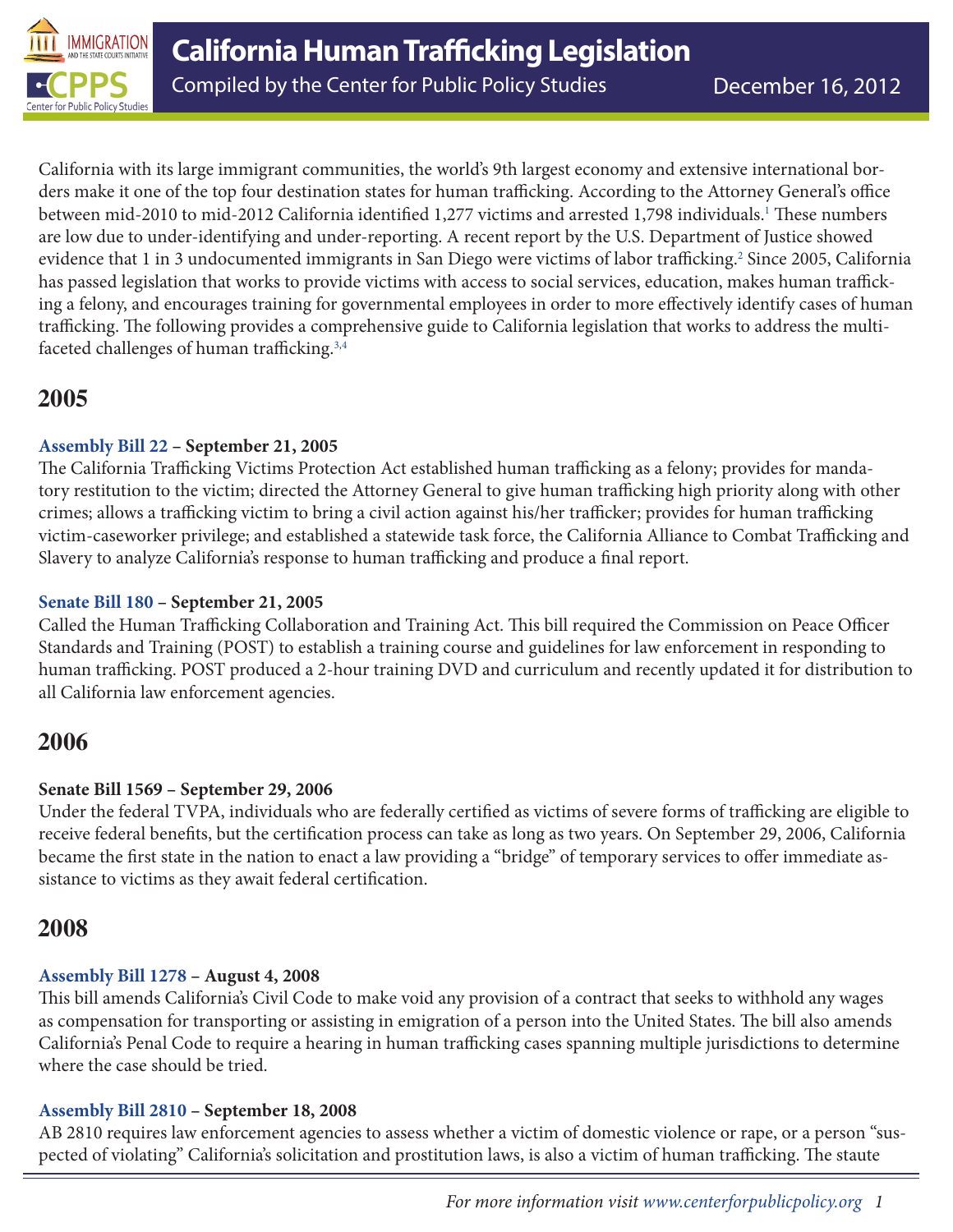

provides specific indicators, including lack of control over one's identification, lack of freedom of movement and signs of trauma or poor care, by which to make this determination. The bill also requires law enforcement agencies to inform the victim that his or her name can be withheld from public record should they request it and requires identifying information be kept confidential except for agencies involved in investigating and prosecuting the case.

#### **Assembly Bill 499 – September 27, 2008**

Authorizes the Alameda County District Attorney to create a pilot project to develop a model addressing the needs and effective treatment of commercially sexually exploited minors who have been arrested or detained by local law enforcement.

## **2009**

#### **Assembly Bill 17 – October 11, 2009**

This bill classifies any cases "involving human trafficking of minors for purposes of prostitute or lewd conduct" or "abduction or procurement as by fraudulent inducement for prostitution" as criminal profiteering activity and requires that any proceeds made from forfeiture of property and monies from fines paid in these cases be deposited into the Victim-Witness Assistance fund. These funds are allocated for counseling programs that serve children who have been sexually abused or exploited. AB 17 requires that 50 percent of the funds be granted to community-based organizations serving trafficking victims who are minors. The bill also increases maximum additional fines for procurement of a child under the age of 16 to \$20,000.

# **2010**

#### **Assembly Bill 1844 – September 9, 2010**

Provides that any person who commits human trafficking involving a commercial sex act where the victim of human trafficking was under 18 years of age shall be punished by a fine of not more than \$100,000 to be deposited in the Victim-Witness Assistance Fund to be available for appropriation to fund services for victims of human trafficking.

#### **[Senate Bill 657](http://info.sen.ca.gov/pub/09-10/bill/sen/sb_0651-0700/sb_657_bill_20100930_chaptered.pdf) – September 30, 2010**

The California Supply Chain Transparency Act, creates the California Transparency in Supply Chains Act of 2010 that mandates all retailers and manufacturers "doing business in the state" and who generate in excess of one million dollars in "gross receipts" to publicly "disclose its efforts to eradicate slavery and human trafficking from their direct supply chains for tangible goods offered for sale." SB 657 provides a list of actions retailers and manufacturers must take to adhere to the law and requires that these efforts be posted on businesses' website homepage. Businesses in violation of this statute shall have an "action brought by the Attorney General for injunctive relief." Beginning November 30, 2012, the Franchise Tax Board must submit to the Attorney General an annual list of the businesses required to disclose efforts to combat trafficking in their supply chains.

#### **[Senate Bill 677](http://info.sen.ca.gov/pub/09-10/bill/sen/sb_0651-0700/sb_677_bill_20100930_chaptered.pdf) – September 30, 2010**

Authorizes real property used to facilitate acts of human trafficking to be declared and treated as a nuisance, allowing the property to be seized.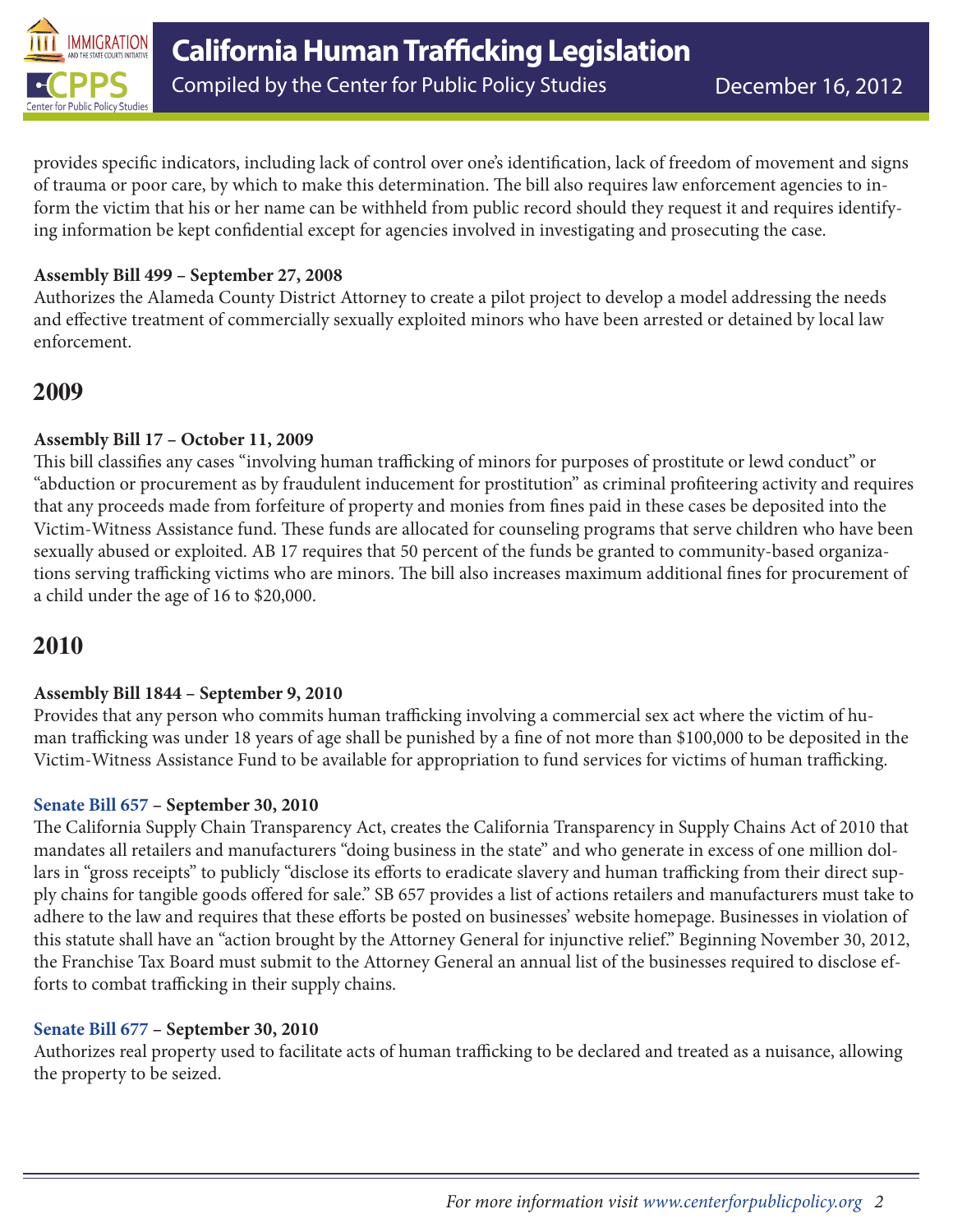

# **2011**

### **Assembly Bill 12 – July 11, 2011**

The 'Abolition of Child Commerce, Exploitation and Sexual Slavery Act' requires individuals convicted of procuring sexual services from a minor prostitute to pay an additional fine (up to \$25,000) to fund programs for sexually exploited children.

#### **Senate Bill 557 – September 6, 2011**

Authorizes the cities of San Diego and Anaheim, and the counties of Alameda and Sonoma, until January 1, 2014, to establish family justice centers to assist victims of domestic violence, sexual assault, elder abuse, human trafficking, and other victims of abuse and crime.

#### **Assembly Bill 90 – October 4, 2011**

Expands the definition of criminal profiteering to include abduction or procurement by fraudulent inducement for prostitution.

### **Assembly Bill 764 – October 4, 2011**

Allows an individual taxpayer to contribute a portion of their tax return to the Child Victims of Human Trafficking Fund.

#### **Senate Bill 861 – October 9, 2011**

Prohibits a scrutinized company from entering into a contract with a state agency for goods or service.

# **2012**

#### **Senate Bill 1091 – July 17, 2012**

Adds human trafficking to the list of crimes for which a prosecuting witness may have up to two support persons while testifying.

#### **Assembly Bill 2040 – August 27, 2012**

Allows a person, who was adjudicated as ward of the court following a conviction for an act of prostitution, to have his or her record sealed or expunged without having to show rehabilitation or the absence of a subsequent conviction for a crime involving moral turpitude.

#### **Assembly Bill 2212 – September 7, 2012**

Expands red light abatement law to include instances of human trafficking.

#### **Assembly Bill 1899 – September 24, 2012**

Gives students, who are noncitizen victims of trafficking, the same exemption from nonresident tuition and eligibility to apply for and participate in state and institutional financial aid programs at the California State University (CSU) and the California Community Colleges (CCC) as that extended to students granted refugee status, and requests the University of California (UC) to adopt similar policies.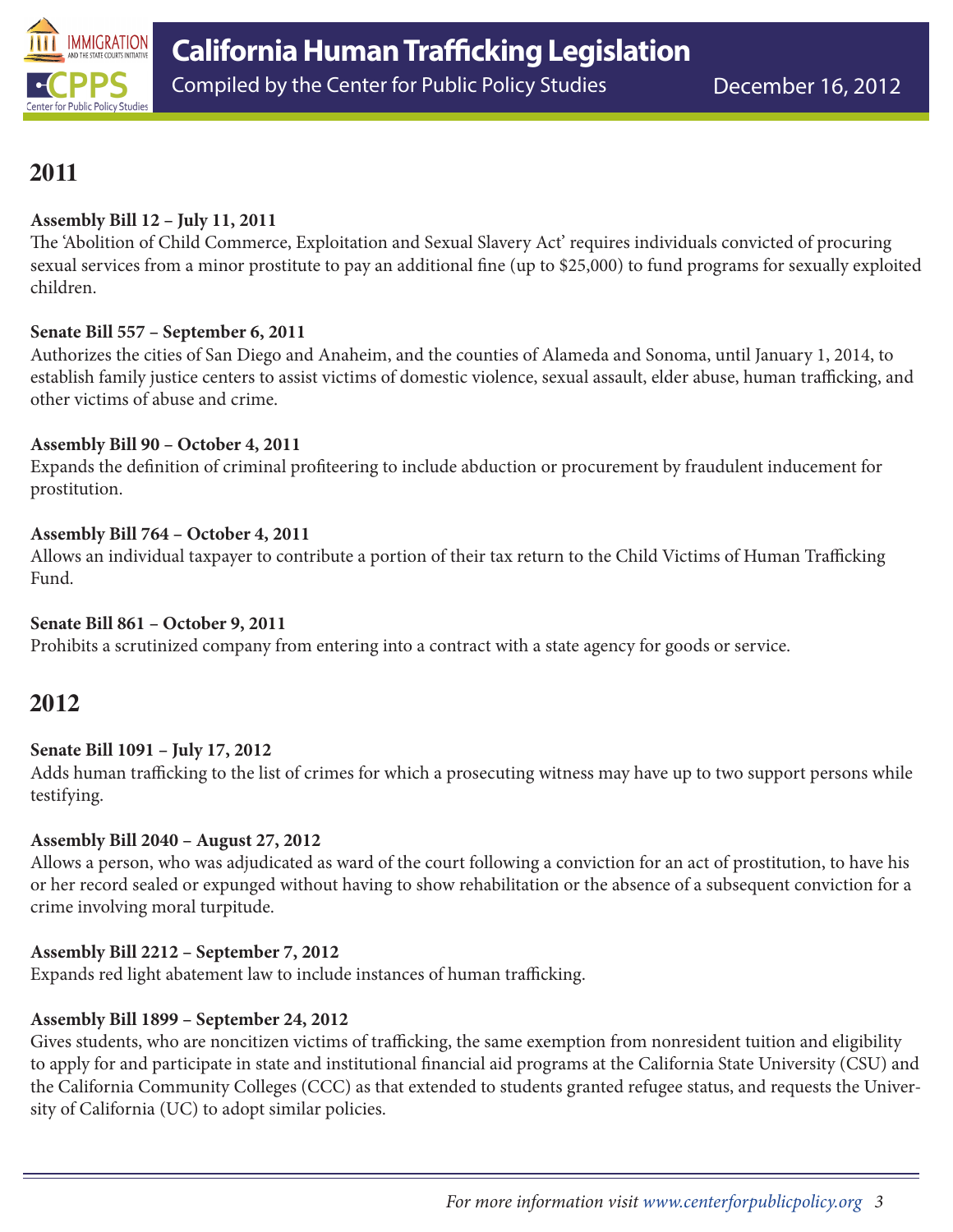

#### **Assembly Bill 2466 – September 24, 2012**

Allows a court to order the preservation of the assets and property of criminal defendants charged with human trafficking.

#### **Senate Bill 1133 – September 24, 2012**

Expands the scope of property subject to forfeiture in human trafficking cases and provides a formula to redirect those resources to community groups that aid victims of human trafficking.

#### **Senate Bill 1193 – September 24, 2012**

Requires businesses, transit hubs, and other locations that are most likely sites of sex and labor trafficking to post notices publicizing human trafficking resources.

#### **Assembly Bill 1956 – September 29, 2012**

Expands the California Voluntary Tattoo Removal Program to serve individuals, between 14 and 24, who were tattooed for identification in human trafficking or prostitution.